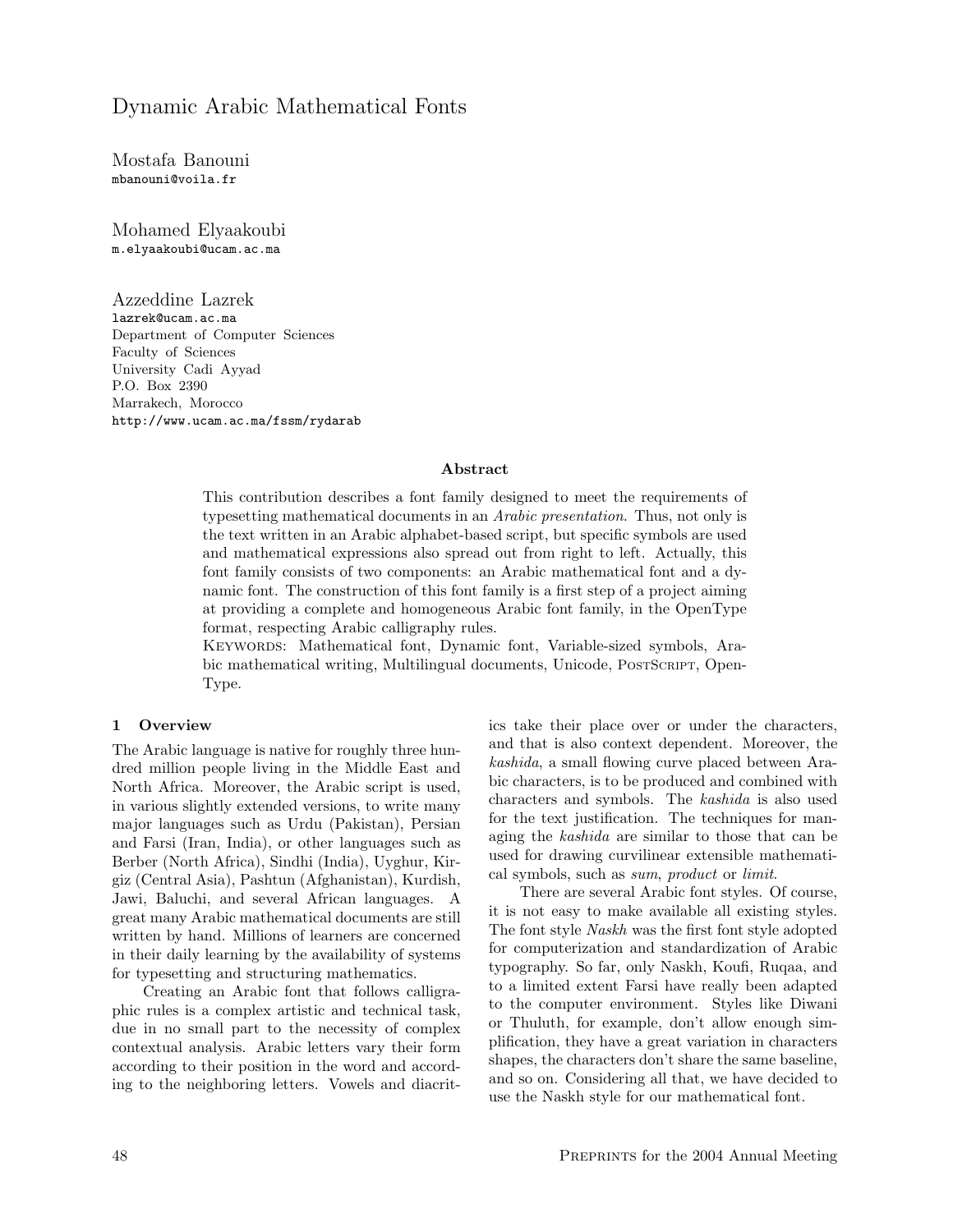The RyDArab [10] system was developed for the purpose of typesetting Arabic mathematical expressions, written from right to left, using specific symbols. RyDArab is an extension of the T<sub>EX</sub> system. It runs with K. Lagally's Arabic system Arab $T_{\rm F}$ X [8] or with Y. Haralambous and J. Plaice's multilingual  $\Omega$  [6] system. The RyDArab system uses characters belonging to the ArabTEX font xnsh or to the omsea font of  $\Omega$ , respectively. Further Arabic alphabetic symbols in different shapes can be brought from the font NasX that has been developed, for this special purpose, using METAFONT. The RyDArab system also uses symbols from Knuth's Computer Modern family, obtained through adaptation to the right-toleft direction of Arabic.

Since different fonts are in use, it is natural that some heterogeneity will appear in mathematical expressions typeset with RyDArab [9]. Symbol sizes, shapes, levels of boldness, positions on the baseline will not quite be in harmony. So, we undertook building a new font in OpenType format with two main design goals: on the one hand, all the symbols will be drawn with harmonious dimensions, proportions, boldness, etc., and on the other hand, the font should contain the majority of the symbols in use in the scientific and technical writing based on an Arabic script.

Both Arabic texts and mathematical expressions need some additional variable-sized symbols. We used the CurExt [11] system to generate such symbols. This application was designed to generate automatically curvilinear extensible symbols for TEX with the font generator METAFONT. The new extension of CurExt does the same with the font generator POSTSCRIPT.

While METAFONT generates bitmap fonts and thus remains inside the T<sub>E</sub>X environment, Open-Type [14] gives outline and multi-platform fonts. Moreover, since Adobe and Microsoft have developed it jointly, OpenType has become a standard combining the two technologies TrueType and Post-SCRIPT. In addition, it offers some additional typographic layout possibilities thanks to its multi-table feature.

#### 2 A Mathematical Font

The design and the implementation of a mathematical font are not easy [5]. It becomes harder when it is oriented to Arabic presentation. Nevertheless, independent attempts to build an Arabic mathematical font have been undertaken. In fact, F. Alhargan [1] has sent us proofs of some Arabic mathematical symbols in TrueType format.

Now we will describe the way we constructed the OpenType Arabic mathematical font RamzArab. The construction of the font started by drawing the whole family of characters by hand. This task was performed by a calligrapher. Then the proofs were scanned to transform them into vectors. The scanning tools alone don't produce a satisfying result, so once the design is finalized, the characters are processed and analyzed using special software to generate the file defining the font.

In Arabic calligraphy, the feather's head (kalam) is a flat rectangle. The writer holds it so that the largest side makes an angle of approximately 70◦ with the baseline. Except for some variations, this orientation is kept all along the process of drawing the character. Furthermore, as Arabic writing goes from right to left, some boldness is produced around segments from top left toward the bottom right and conversely, segments from top right to the bottom left will rather be slim as in Figure 1.

The RamzArab font in Figure 4 contains only symbols specific to Arabic mathematics presentation plus some usual symbols found even in text mode. It is mainly composed of the following symbols:

- alphabetic symbols: Arabic letters in various forms, such as characters in isolated standard form, isolated double-struck, initial standard, initial with tail, initial stretched and with loop  $(e.g., \cup \cup \cup \infty$  respectively);
- punctuation marks (e.g.,  $\epsilon$ : : : : ; ;
- digits as used in the Maghreb Arab (North Africa), and as they are in the Machreq Arab (Middle East);
- accents to be combined with alphabetic symbols  $(e.g., \bigcirc \circ \circ \bigcirc);$
- ordinary mathematical symbols such as delimiters, arithmetic operators, etc.
- mirror image of some symbols such as sum, integral, etc.

In Arabic mathematics, the order of the alphabetic symbols differs from the Arabic alphabetic order. Some problems can appear with the alphabetic symbols in their multi-form.

Generally, in Arabic mathematical expressions, alphabetic symbols are written without dots (e.g.,  $\circ$   $\circ$   $\circ$   $\circ$  or diacritics. This helps to avoid confusions with accents. The dots can be added whenever they are needed, however. Thus, few symbols are left.

Moreover, some deviation from the general rules will be necessary: in a mathematical expression, the isolated form of the letter ALEF can be confused with the Machreq Arab digit ONE. The isolated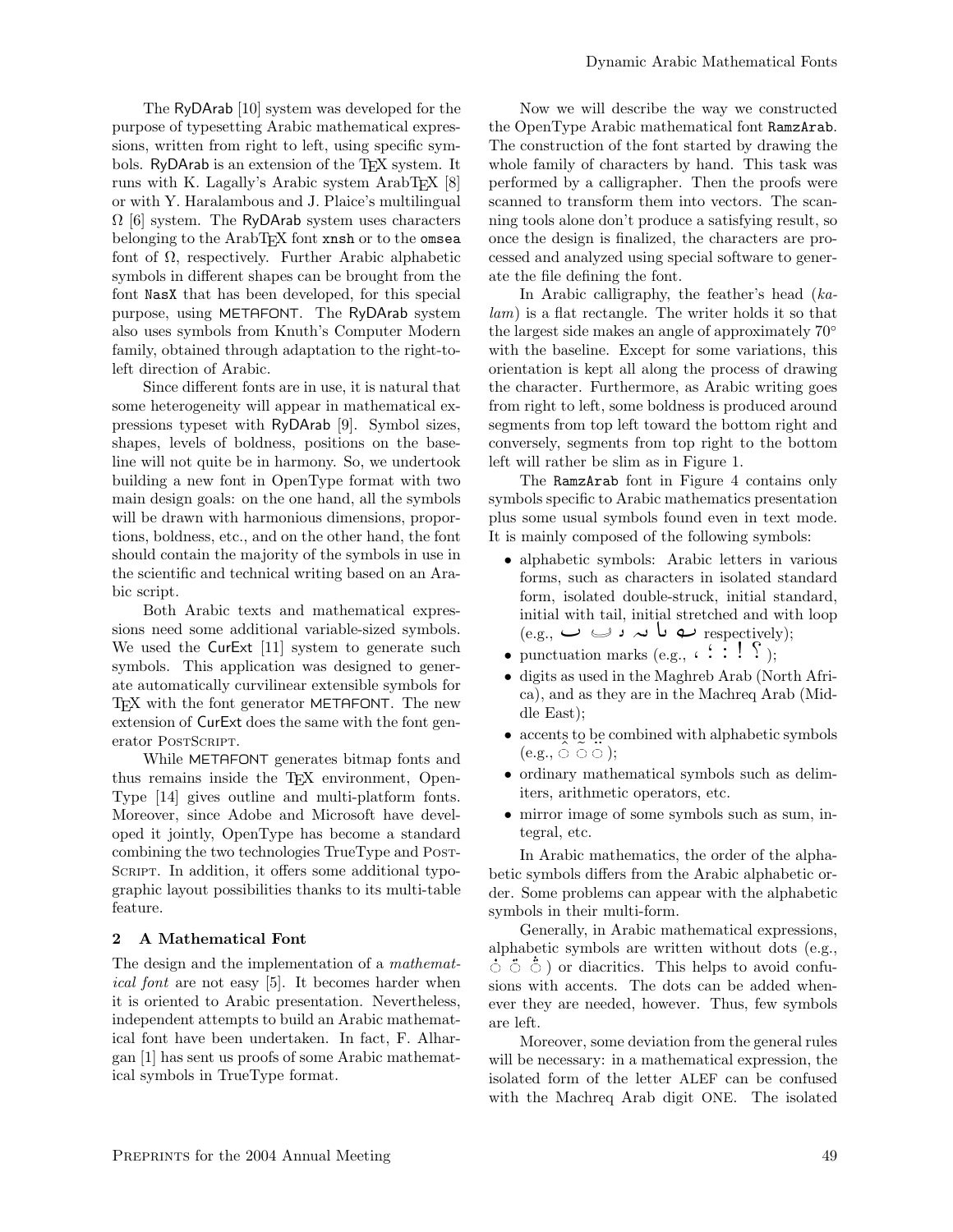form of the letter HEH can also present confusion with the Machreq Arab digit FIVE. The choice of the glyphs  $\uparrow$  and  $\uparrow$  to denote respectively these two characters will help to avoid such confusions. Even though these glyphs are not in conformity with the homogeneity of the font style and calligraphic rules, they are widely used in mathematics. In the same way, the isolated form of the letter KAF  $\mathcal{L},$ resulting from the combination of two other basic elements, will be replaced by the KAF glyph in Ruqaa  $_{\rm style},\,$  లి.

For the four letters ALEF, DAL, REH and WAW, the initial and the isolated forms are the same, and these letters will be withdrawn from the list of letters in initial form. On the other hand, instead of a unique cursive element, the stretched form of each of the previous letters will result from the combination of two elements. It follows that these letters will not be present in the list of the letters in the stretched form.

The stretched form of a letter is obtained by the addition of a MADDA-FATHA or ALEF in its final form  $\iota$  to the initial form of the letter to be stretched  $(e.g., \rightarrow \bot \rightarrow \cup)$ . The glyph of LAM-ALEF  $\lambda$  has a particular ligature that will be added to the list. The stretched form of a character is used if there is no confusion with any usual function abbreviation  $(e.g., \rightarrow or \rightarrow for the sine function).$ 

The form with tail is obtained starting from the initial form of the letter followed by an alternative of the final form of the letter HEH  $\sim$  (e.g.,  $\rightarrow + \rightarrow \rightarrow$   $\rightarrow$  ). These two forms are not integrated into the font because they can be obtained through a simple composition.

The form with loop is another form of letters with a tail. It is obtained through the combination of the final form with a particular curl that differs from one letter to another (e.g.,  $\zeta_0$   $\infty$ ). This form will be integrated into the font because it cannot be obtained through a simple composition.

The following particular glyphs are also in use:  $Z$  عم م ک اے ے م ها د  $Z$  .

The elements that are used in the composition of the operator sum, product, limit and factorial in a conventional presentation  $(\sim \rightarrow \rightarrow \rightarrow)$  are added also. These symbols are extensible. They are stretched according to the covered expression, as we will see in the next section.

Reversed glyphs, with respect to the vertical and sometimes also to the horizontal — axis, as in Figure 1, are taken from the Computer Modern font family. For example, there are:

 $1 \oint \sqrt{\nu} \propto I \; E \; I - \sum \vec{\Delta}$ 



Figure 1: Sum symbol with vertical then horizontal mirror image

Other symbols with mirror image forms already in use<sup>1</sup> are not added to this font. Of course, Latin and Greek alphabetic symbols can be used in Arabic mathematical expressions. In this first phase of the project, we aren't integrating these symbols into the font. They can be brought in from other existing fonts.

#### 3 A Dynamic Font

The composition of variable-sized letters and curvilinear symbols is one of the hardest problems in digital typography. In high-quality printed Arabic works, justification of the line is performed through using the kashida, a curvilinear variable lengthening of letters along the baseline. The composition of curvilinear extensible mathematical symbols is another aspect of dynamic fonts. Here, the distinction between fixed size symbols and those with variable width, length, or with bidimensional variability, according to the mathematical expression covered by the symbol, is of great importance.

Certain systems [11] solve the problem of vertical or horizontal curvilinear extensibility through the a priori production of the curvilinear glyphs for certain sizes. New compositions are therefore necessary beyond these already available sizes. This option doesn't allow a full consideration of the curvilinearity of letters or composed symbols at large sizes. A better approach to get curvilinear letters or extensible mathematical symbols consists of parameterizing the composition procedure of these symbols. The parameters then give the system the required information about the size or the level of extensibility of the symbol to extend. As an example, we will deal with the particular case of the opening and closing parenthesis as vertically extensible curvilinear symbol and with the kashida as a *horizontally* extensible curvilinear symbol. This can be generalized to any other extensible symbol.

The CurExt system was developed to build extensible mathematical symbols in a curvilinear way.

<sup>1</sup> The Bidi Mirrored property of characters used in Unicode.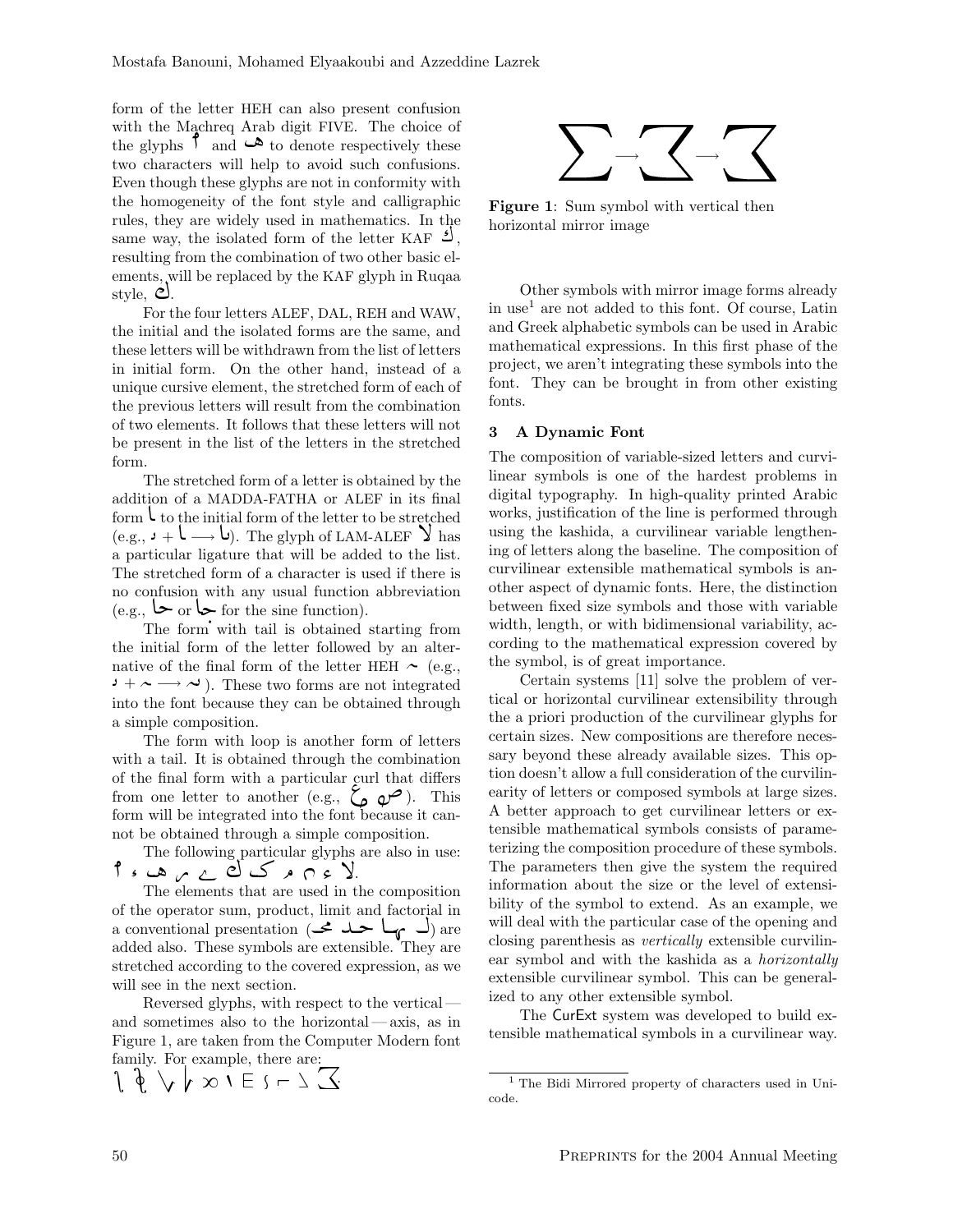The previous version of this system was able to produce automatically certain dynamic characters, such as parentheses, using METAFONT. In this adaptation, we propose to use the Adobe POSTSCRIPT Type 3 format [13].

The PostScript language defines several types of font, 0, 1, 2, 3, 9, 10, 11, 14, 32, 42. Each one of these types has its own conventions to represent and to organize the font information. The most widely used PostScript font format is Type 1. However, a dynamic font needs to be of Type 3 [3].

Although the use of Type 3 loses certain advantages of Type 1, such as the possibility of producing hints for when the output device is of low resolution, and in the case of small glyphs, a purely geometrical treatment can't prevent the heterogeneity of characters. Another lost advantage is the possibility of using Adobe Type Manager (ATM) software. These two disadvantages won't arise in our case, since the symbols are generally without descenders or serifs and the font is intended to be used with a composition system such as TEX, not directly in Windows.

The POSTSCRIPT language [7] produces a drawing by building a path. Here, a path is a set of segments (lineto) and third degree Bézier curves (curveto). The path can be open or closed on its origin (closepath). A path can contain several control points (moveto). Once a path is defined, it can be drawn as a line (stroke) or filled with a color (fill). From the graphical point of view, a glyph is a procedure defined by the standard operators of POSTSCRIPT.

To parameterize the procedure, the form of the glyph has to be examined to determine the different parts of the procedure. This analysis allows determining exactly what should be parameterized. In the case of an opening or closing parenthesis, all the parts of the drawing depend on the size: the width, the length, the boldness and the end of the parenthesis completely depend on the size. Figure 2 shows the variation of the different parameters of the open parenthesis according to the height. We have chosen a horizontally-edged cap with a boldness equal to half of the boldness of the parenthesis. The same process is applied to the kashida.

Producing a dynamic parenthesis such as that in Figure 3 follows these steps:

- collecting the various needed sizes in a parameter file par;
- generating a file pl with the local tool par2pl starting from the par file;
- converting the file pl into a metric file tfm with the application pltotf;
- compiling the document to generate a dvi file;



Figure 2: Parametrization of dynamic parenthesis

### • converting the file from dvi to ps format.

This process should be repeated as many times as needed to resolve overlapping of extensible symbols.

The curvilinear parentheses is produced by Cur-Ext with the following encoding:

| \$\parentheses{      |  |
|----------------------|--|
| \matrix{1 & 2 & 3\cr |  |
| $4 \& 5 \& 6\$ cr    |  |
| 7 & 8 & 9\cr         |  |
| $0 & 1 & 2 \cr 1$    |  |
|                      |  |

instead of the straight parentheses given by the usual encoding in TEX:

\$\left( \matrix{1 & 2 & 3\cr 4 & 5 & 6\cr 7 & 8 & 9\cr 0 & 1 & 2\cr}



\right)\$

In the same way, we get the curvilinear kashida with CurExt:


- -

and the contract of the contract of the contract of the contract of the contract of the contract of the contract of the contract of the contract of the contract of the contract of the contract of the contract of the contra

$$
T-1
$$
 $\uparrow$  {s}}  $\uparrow$  \$
$$
T-1
$$
 $\uparrow$  {s}}  $\uparrow$  \$
$$
T-1 = 0
$$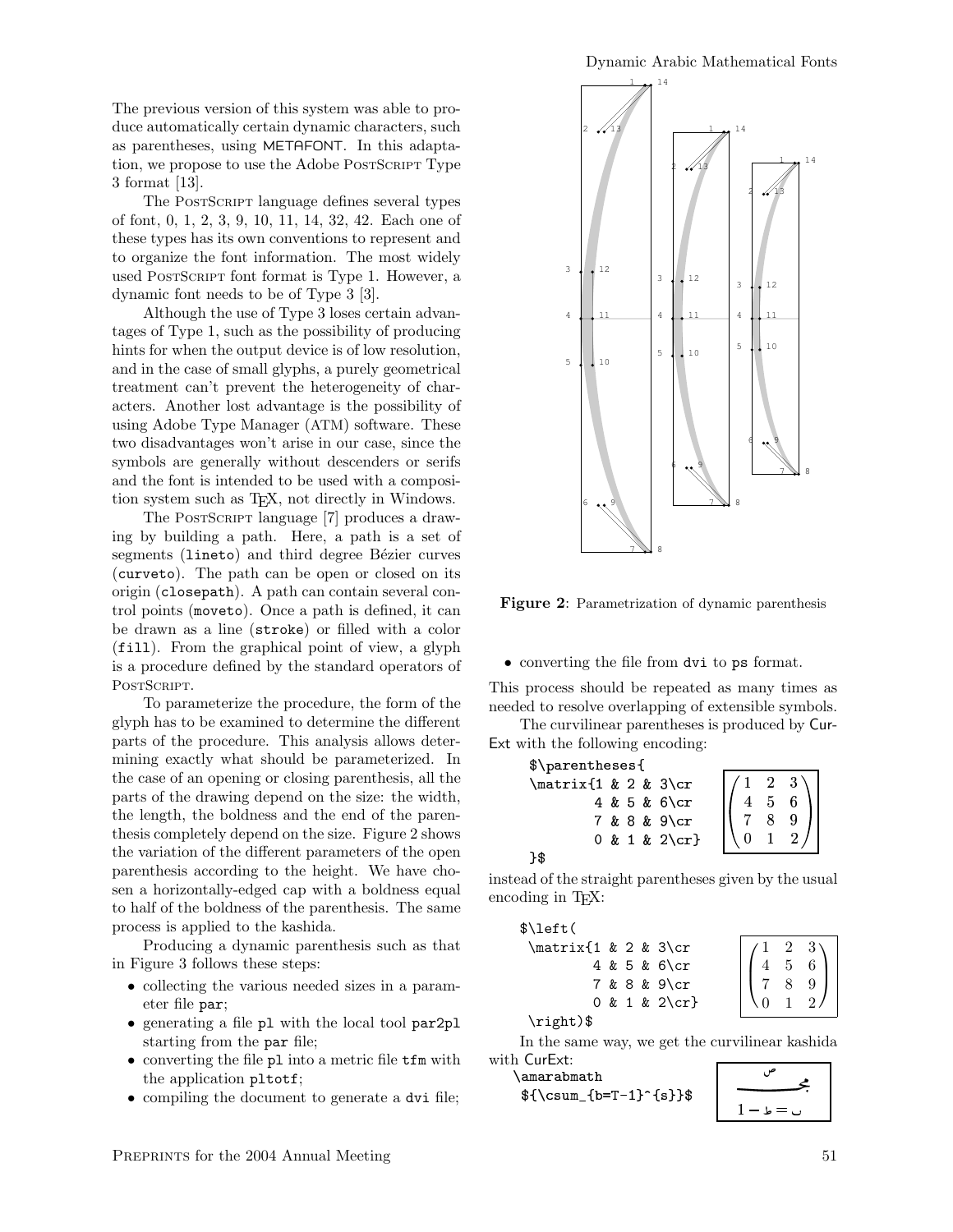Mostafa Banouni, Mohamed Elyaakoubi and Azzeddine Lazrek



Figure 3: Generation of dynamic parentheses

instead of the straight lengthened one obtained by RyDArab:

\amarabmath  $\{\lceil \text{b} = T-1\} \rceil$  {s}}\$



We can stretch Arabic letters in a curvilinear way through the kashida by CurExt:

- 

## 4 Conclusion

The main constraints observed in this work were:

- a close observation of the Arabic calligraphy rules, in the Naskh style, toward their formalization. It will be noticed, though, that we are still far from meeting all the requirements of Arabic calligraphy;
- the heavy use of some digital typography tools, rules and techniques.

RamzArab, the Arabic mathematical font in Naskh style, is currently available as an OpenType font. It meets the requirements of:

- homogeneity: symbols are designed with the same nib. Thus, their shapes, sizes, boldness and other attributes are homogeneous;
- completeness: it contains most of the usual specific Arabic symbols in use.

These symbols are about to be submitted for inclusion in the Unicode standard. This font is under test for Arabic mathematical e-documents [12] after having been structured for Unicode [2, 4].

The dynamic component of the font also works in PostScript under CurExt for some symbols such as the open and close parenthesis and the kashida. That will be easily generalized to other variablesized symbols. The same adaptation can be performed within the OpenType format.

### References

- [1] http://www.linux.org.sa.
- [2] Jacque André, Caractères numériques : introduction, Cahiers GUTenberg, vol. 26, 1997.
- [3] Daniel M. Berry, Stretching Letter and Slantedbaseline Formatting for Arabic, Hebrew and Persian with ditroff/ffortid and Dynamic POSTSCRIPT Fonts, Software–Practice & Experience, no. 29:15, 1999, pp. 1417–1457.
- [4] Charles Bigelow et Kris Holmes, Création d'une police Unicode, Cahiers GUTenberg, vol. 20, 1995.
- [5] Yannis Haralambous, Une police mathématique pour la Société Mathématique de France : le SMF Baskerville, Cahiers GUTenberg, vol. 32, 1999, pp. 5–19.
- [6] Yannis Haralambous and John Plaice, Multilingual Typesetting with  $\Omega$ , a Case Study: Arabic, Proceedings of the International Symposium on Multilingual Information Processing (Tsukuba), 1997, pp. 137–154.
- [7] Adobe Systems Incorporated, POSTSCRIPT Language Reference Manual, Second ed., Addison-Wesley, 1992.
- [8] Klaus Lagally,  $ArabTFX Typesetting\, Ara$ bic with Vowels and Ligatures, EuroTFX'92 (Prague), 1992.
- [9] Azzeddine Lazrek, Aspects de la problématique de la confection d'une fonte pour les mathématiques arabes, Cahiers GUTenberg, vol. 39–40, Le document au XXI<sup>e</sup> siècle, 2001, pp. 51–62.
- [10] Azzeddine Lazrek, A package for typesetting arabic mathematical formulas, Die TEXnische  $Komödie, DANTE e.V., vol. 13. (2/2001), 2001,$ pp. 54–66.
- [11] Azzeddine Lazrek, CurExt, Typesetting variable-sized curved symbols, EuroTEX 2003 preprints, pp. 47–71 (to appear in TUGboat).
- [12] Mustapha Eddahibi, Azzeddine Lazrek and Khalid Sami, Arabic mathematical edocuments, International Conference on T<sub>E</sub>X, XML and Digital Typography (TUG 2004, Xanthi, Greece), 2004.
- [13] Włodzimierz Bzyl, The Tao of Fonts, TUGboat, vol. 23, 2002, pp. 27–39.
- [14] Thomas W. Phinney, *TrueType*, *POSTSCRIPT* Type 1 & OpenType: What's the Difference?, Version 2.00 (2001).